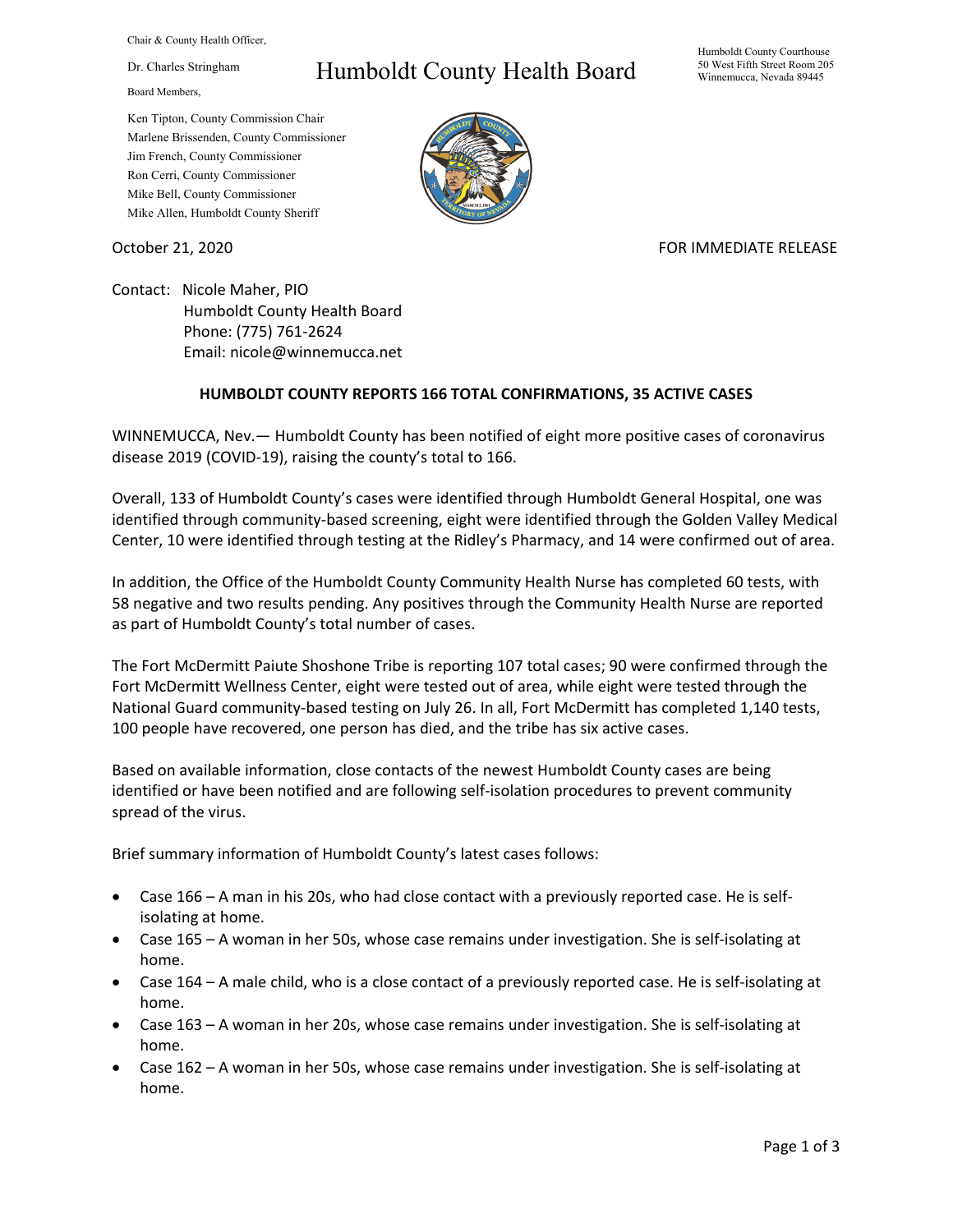- Case 161 A woman in her 20s, who is a close contact of a previously reported case. She is selfisolating at home.
- Case 160 A male (no age provided) whose case remains under investigation. He is self-isolating.
- Case 159 A male (no age provided) whose case remains under investigation. He is self-isolating.

Of the previous 158 cases, 127 have recovered, 23 are self-isolating, four are hospitalized, and four have died; Humboldt County has 35 active cases.

Tuesday, October 20, Nevada Governor Steve Sisolak provided an update on Nevada's COVID-19 response efforts. The governor said while there has been a significant trend in new cases of COVID-19 in Nevada in recent weeks, the state will not be imposing any new restrictions at this time.

The governor reminded state residents that "the enemy is the disease, not each other," even as he urged Nevadans to unite, wear masks and practice social distancing.

Although Nevada is in the "red zone" for new coronavirus cases (more than 100 new cases per 100,000 residents) the governor added, "We are not hopeless. We have the power to change the trajectory. You have the power to change the trajectory."

Humboldt County Health Officer Charles Stringham, MD, agreed that Nevada—and Humboldt County with its own increase in cases—is not hopeless.

"As we look back at our own data, we know what works in this county: when we are careful about gathering, when we consistently wear masks, and when we try to distance socially, we have seen our numbers go down."

Dr. Stringham urged local residents to be vigilant in continuing to do the things that will help curb Humboldt County's latest increase. "When we do the right things, we get the right results," he said.

As a reminder, he encouraged those who believe they have been exposed to the virus, or who are beginning to show symptoms, to be tested as soon as possible. "That's also a crucial part of mitigating the virus's spread."

To prevent the spread of COVID-19 in Humboldt County:

- Stay home to limit exposure, and wear a facial covering if going out in public is necessary.
- Maintain 6 feet of distance from other people at all times.
- Wash hands often with soap and water for at least 20 seconds. If soap and water are not available, use an alcohol-based hand sanitizer.
- Avoid visiting sick people or those who are self-isolating.
- Avoid touching eyes, nose, and mouth.
- Cover coughs and sneezes with a tissue, and throw the tissue in the trash.
- Clean and disinfect frequently touched objects and surfaces.
- Self-isolate if they have had a known exposure, or if they are awaiting COVID-19 test results.
- Stay informed. The COVID-19 situation is changing frequently. Up-to-date information is available on the Centers for Disease Control and Prevention (CDC) [website.](http://www.cdc.gov/coronavirus/2019-ncov/index.html)

The Humboldt General Hospital Screening Clinic has moved to the HGH West Campus, located at 51 E. Haskell Street. From 8 a.m. to 4:30 p.m. Monday through Friday, the clinic offers drive-thru screening for